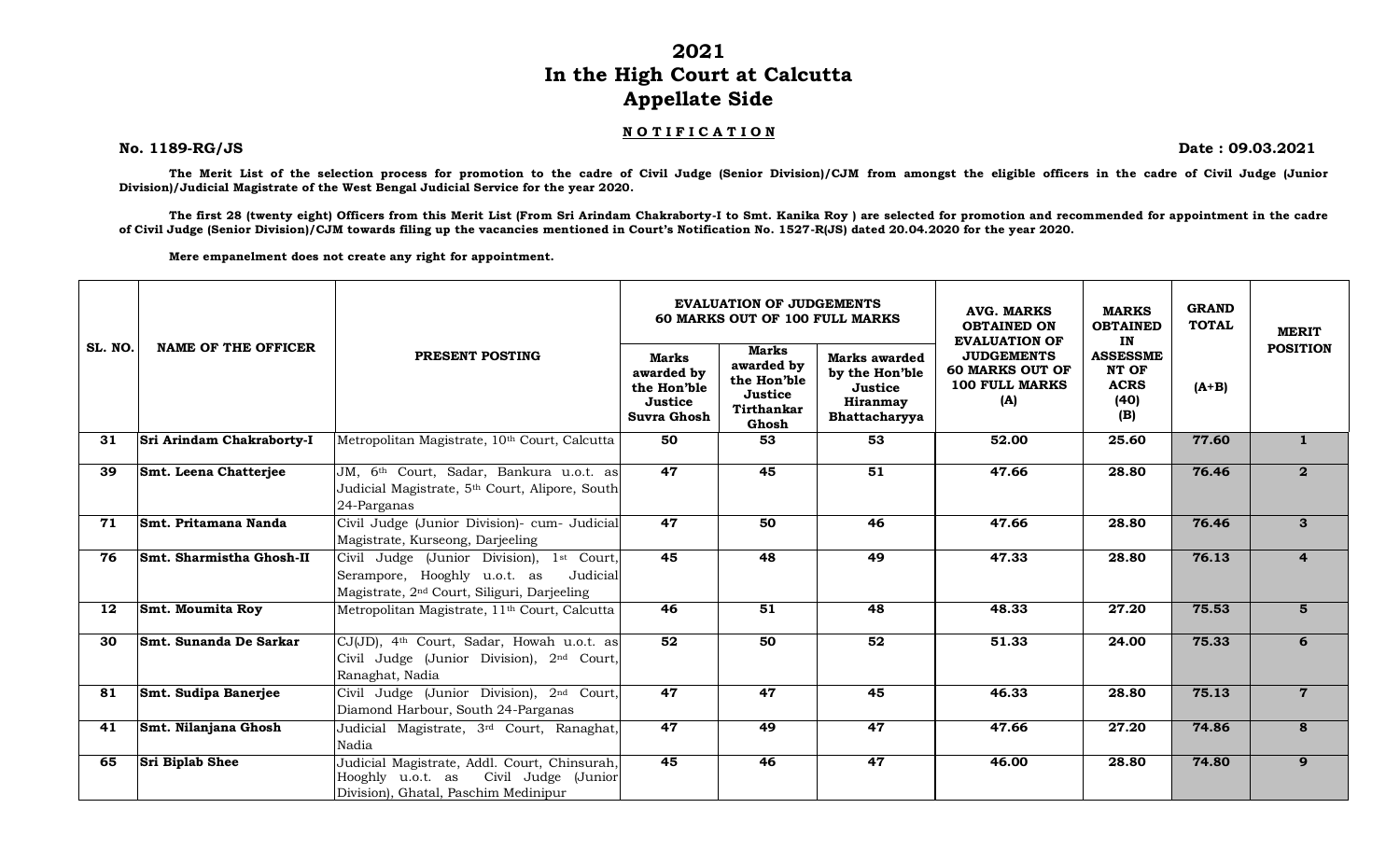| 57 | Sri Koushik Kundu            | Civil Judge (Junior Division), Barrackpore,                                                                                                                | 48              | 48 | $\overline{51}$ | 49.00 | 25.60              | 74.60 | <b>10</b>       |
|----|------------------------------|------------------------------------------------------------------------------------------------------------------------------------------------------------|-----------------|----|-----------------|-------|--------------------|-------|-----------------|
|    |                              | North 24-Parganas U.O.T. as Judicial                                                                                                                       |                 |    |                 |       |                    |       |                 |
|    |                              | Magistrate, 7 <sup>th</sup> Court, Sadar, Bankura                                                                                                          |                 |    |                 |       |                    |       |                 |
| 23 | Smt. Rinjee Doma Lama        | Metropolitan Magistrate, 13th Court, Calcutta                                                                                                              | 46              | 45 | 46              | 45.66 | 28.80              | 74.46 | 11              |
| 6  | Smt. Kalyani Jogasarma       | Civil Judge (Junior Division), 2 <sup>nd</sup> Court,<br>Rampurhat, Birbhum u.o.t. as Judicial<br>Magistrate, 3rd Court, Sadar, Coochbehar                 | 50              | 49 | $\overline{51}$ | 50.00 | 24.00              | 74.00 | $\overline{12}$ |
| 40 | <b>Sri Rajib Singh</b>       | Judicial Magistrate, Railway Court, Howrah<br>u.o.t. as Judicial Magistrate, 5th Court,<br>Asansol, Paschim Bardhaman                                      | 50              | 50 | 50              | 50.00 | $\overline{2}4.00$ | 74.00 | 13              |
| 32 | Smt. Ishita Ray              | Principal Magistrate, Juvenile Justice Board,<br>Howrah u.o.t. as Judicial Magistrate, 4th<br>Court, Asansol, Paschim Bardhaman                            | 45              | 46 | 49              | 46.66 | 27.20              | 73.86 | 14              |
| 55 | Sm. Payel Banerjee - I       | Civil Judge (Junior Division), 1st Court,<br>Sadar, Paschim Medinipur u.o.t. as Judicial<br>Magistrate, 2 <sup>nd</sup> Court, Sadar, Paschim<br>Medinipur | 45              | 46 | 49              | 46.66 | 27.20              | 73.86 | 15              |
| 44 | <b>Sri Gourab Ghosh</b>      | Civil Judge (Junior Division), 1st Court,<br>Dubrajpur, Birbhum                                                                                            | 46              | 46 | $\overline{52}$ | 48.00 | 25.60              | 73.60 | <b>16</b>       |
| 64 | Sri Amar Chandra Das         | Judicial Magistrate, 2 <sup>nd</sup> Court, Contai, Purba<br>Medinipur U.O.T. as Judicial Magistrate, 2nd<br>Court, Jangipur, Murshidabad                  | 44              | 45 | 44              | 44.33 | 28.80              | 73.13 | 17              |
| 9  | Smt. Urmi Sinha              | Civil Judge (Junior Division), Balurghat,<br>Dakshin Dinajpur                                                                                              | $\overline{48}$ | 49 | 50              | 49.00 | $\overline{2}4.00$ | 73.00 | <b>18</b>       |
| 46 | Sri Asimananda Mandal        | Judicial Magistrate, Sadar, Kalimpong u.o.t.<br>as Principal Magistrate, Juvenile Justice<br>Board, Murshidabad                                            | $\overline{48}$ | 49 | 45              | 47.33 | 25.60              | 72.93 | <b>19</b>       |
| 14 | <b>Smt. Mala Chakraborty</b> | Metropolitan Magistrate, 20th Court, Calcutta<br>u.o.t. as Civil Judge (Junior Division)-cum-<br>Judicial Magistrate, Dinhata, Coochbehar                  | 45              | 47 | 49              | 47.00 | 25.60              | 72.60 | $\overline{20}$ |
| 70 | Sm. Sukti Sarker             | Judicial Magistrate, 2 <sup>nd</sup> Court, Barrackpore,<br>North 24-Parganas u.o.t. as<br>Judicial<br>Magistrate, 6th Court, Sadar, Bankura               | 46              | 49 | 46              | 47.00 | 25.60              | 72.60 | 21              |
| 45 | <b>Smt. Susmita Khan</b>     | Judicial Magistrate, 3rd Court, Sadar, Malda<br>u.o.t. as Judicial Magistrate, 1st Court,<br>Sadar, Jalpaiguri                                             | 44              | 47 | 45              | 45.33 | 27.20              | 72.53 | 22              |
| 54 | Smt. Sharmistha Nag (Paul)   | Judicial Magistrate, 5 <sup>th</sup> Court, Barrackpore,<br>North 24-Parganas                                                                              | 46              | 48 | 51              | 48.33 | 24.00              | 72.33 | 23              |
| 56 | Smt. Suparna Roy - III       | Civil Judge (Junior Division), 2nd Court,<br>Uluberia, Howrah                                                                                              | 48              | 47 | 50              | 48.33 | $\overline{2}4.00$ | 72.33 | 24              |
| 69 | Sri Subhajit Rakshit,        | Judicial Magistrate, 2 <sup>nd</sup> Court, Chinsurah,<br>Hooghly U.O.T. as Judicial Magistrate, Kandi,<br>Murshidabad                                     | 45              | 48 | 47              | 46.66 | 25.60              | 72.26 | 25              |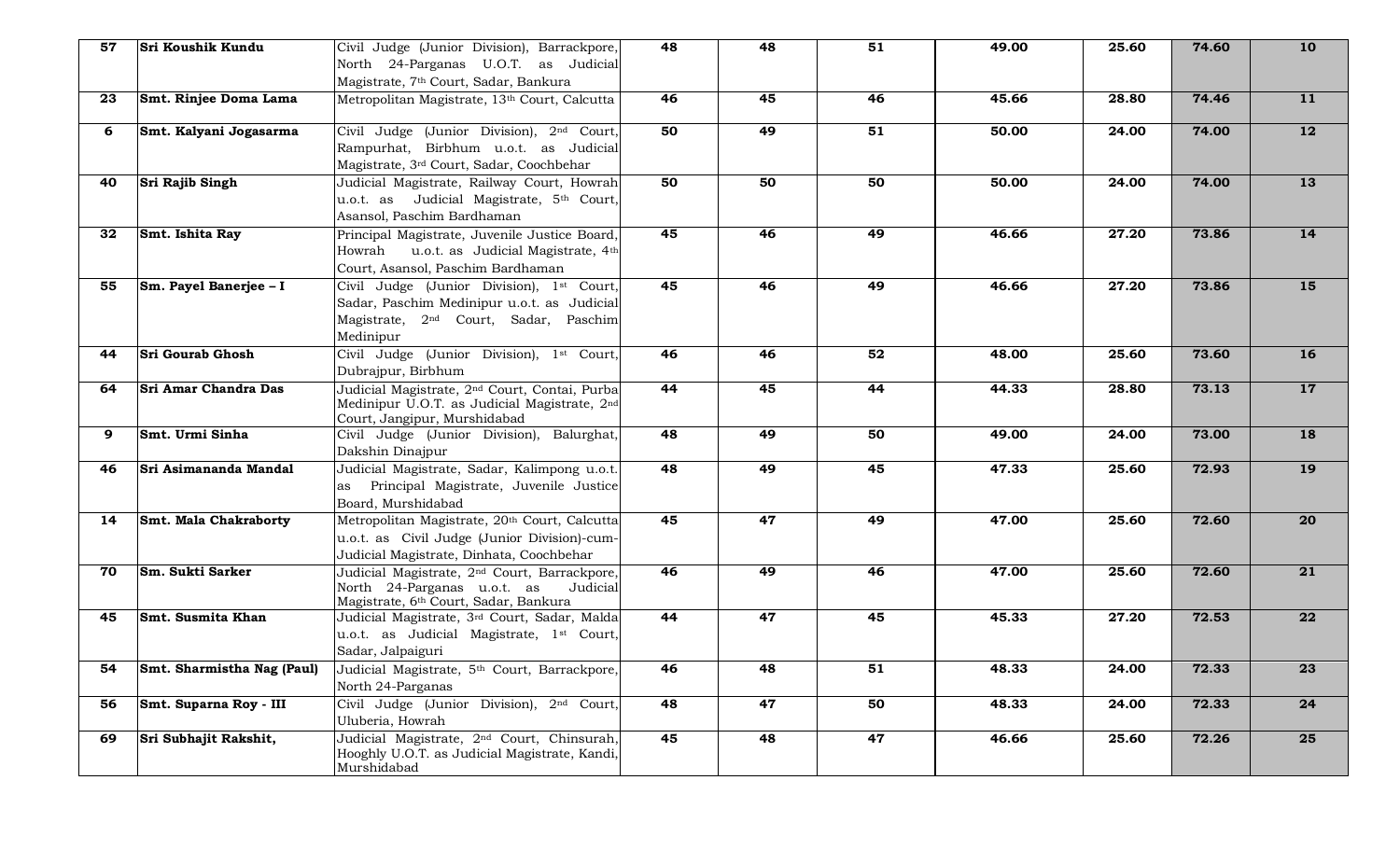| 62  | Sri Manabendra Nath Ghosh            | Judicial Magistrate, 3rd Court, Suri, Birbhum                                                                                              | 48              | 45 | 45              | 46.00 | 25.60 | 71.60 | 26              |
|-----|--------------------------------------|--------------------------------------------------------------------------------------------------------------------------------------------|-----------------|----|-----------------|-------|-------|-------|-----------------|
| 27  | Smt. Sumana Garain                   | Municipal Magistrate, 2 <sup>nd</sup> Court, Calcutta<br>u.o.t. as Metropolitan Magistrate, 5th Court,<br>Calcutta                         | 46              | 45 | 46              | 45.66 | 25.60 | 71.26 | $\overline{27}$ |
| 43. | Smt. Kanika Roy                      | Civil Judge (Junior Division), 2 <sup>nd</sup> Court,<br>Khatra, Bankura                                                                   | 46              | 46 | 45              | 45.66 | 25.60 | 71.26 | 28              |
| 75  | Smt. Manali Samanta                  | Judicial Magistrate, 2 <sup>nd</sup> Court, Siliguri,<br>Darjeeling u.o.t as Judicial Magistrate, 6th<br>Court, Asansol, Paschim Bardhaman | 40              | 45 | 42              | 42.33 | 28.80 | 71.13 | 29              |
| 38  | Smt. Sremoyee Chakraborty            | Judicial Magistrate, 3rd Court, Sadar, Malda                                                                                               | 45              | 46 | 50              | 47.00 | 24.00 | 71.00 | 30              |
| 67  | Sri Reejit Kumar Gayen               | Judicial Magistrate, 3 <sup>rd</sup> Court, Arambagh,<br>Hooghly u.o.t. as Judicial Magistrate, Sadar,<br>Darjeeling                       | 44              | 47 | 45              | 45.33 | 25.60 | 70.93 | 31              |
| 33  | Smt. Suchitra Deb                    | Judicial Magistrate, 3 <sup>rd</sup> Court, Katwa, Purba<br>Bardhaman<br>u.o.t. as<br>Metropolitan<br>Magistrate, 20th Court, Calcutta     | 43              | 43 | 40              | 42.00 | 28.80 | 70.80 | 32              |
| 42  | Sri Dibyendu Nath                    | Principal Magistrate, JJB, Darjeeling u.o.t. as<br>Judicial Magistrate, Railway Court, NJP,<br>Jalpaiguri                                  | 47              | 50 | $\overline{48}$ | 48.33 | 22.40 | 70.73 | 33              |
| 52  | Sri Sohan Mukhopadhyay               | CJ(JD), 6th Court, Sadar, Howrah u.o.t. as<br>Metropolitan Magistrate, 6th Court, Calcutta                                                 | 45              | 43 | $\overline{42}$ | 43.33 | 27.20 | 70.53 | 34              |
| 79  | Sri Anindya Sen                      | Principal Magistrate, Juvenile Justice Board,<br>Coochbehar<br>u.o.t.<br>Metropolitan<br>as<br>Magistrate, 4th Court, Calcutta             | 45              | 47 | $\overline{45}$ | 45.66 | 24.80 | 70.46 | 35              |
| 25  | Sri Anirban Chatterjee               | Law Officer, Transport Directorate, West<br>Bengal                                                                                         | 46              | 50 | $\overline{52}$ | 49.33 | 20.80 | 70.13 | 36              |
| 72  | Smt. Namrata Singh                   | Judicial Magistrate, 5th Court,<br>Sadar,<br>Bankura                                                                                       | 46              | 49 | $\overline{48}$ | 47.66 | 22.40 | 70.06 | 37              |
| 26  | Smt. Manika Chatterjee (nee<br>Saha) | Judicial Magistrate, 5th Court, Sadar, Purba<br>Bardhaman                                                                                  | 45              | 45 | 43              | 44.33 | 25.60 | 69.93 | 38              |
| 63  | Sri Somnath Das.                     | Judicial Magistrate, 6th Court, Sadar, Purba<br>Bardhaman u.o.t. as Judicial Magistrate,<br>Bidhannagar, North 24-Parganas                 | 49              | 47 | 49              | 48.33 | 21.60 | 69.93 | 39              |
| 73  | Smt. Shivi Srivastava                | Judicial Magistrate, 1st Court, Sadar, Malda<br>u.o.t as Principal Magistrate, Juvenile Justice<br>Board, Malda                            | $\overline{46}$ | 44 | 43              | 44.33 | 25.60 | 69.93 | 40              |
| 74  | Smt. Dibyasree Das                   | Civil Judge (Junior Division), Nabadwip,<br>Nadia                                                                                          | 42              | 46 | 45              | 44.33 | 25.60 | 69.93 | 41              |
| 29  | Smt. Atri Chanda                     | Metropolitan Magistrate, 12th<br>Court,<br>Calcutta u.o.t. as Judicial Magistrate, 2nd<br>Court, Alipurduar, Jalpaiguri                    | 43              | 44 | 41              | 42.66 | 27.20 | 69.86 | 42              |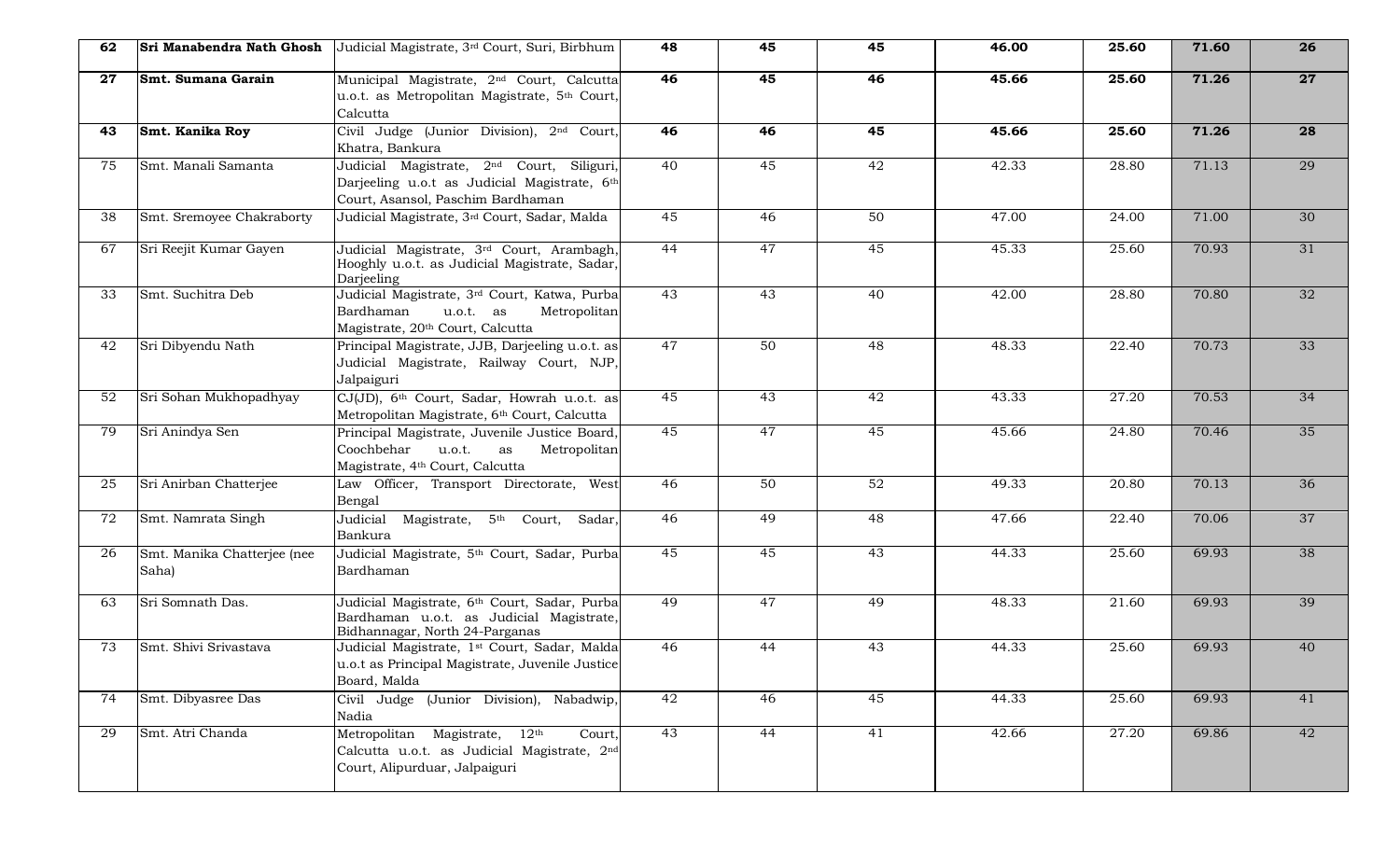| 48          | Sri Debasish Barman        | Judicial Magistrate, 7 <sup>th</sup> Court, Alipore, South<br>24-Parganas u.o.t. as Judicial Magistrate,<br>Raghunathpur, Purulia                                    | 42              | 46 | 44              | 44.00 | 25.60              | 69.60 | 43 |
|-------------|----------------------------|----------------------------------------------------------------------------------------------------------------------------------------------------------------------|-----------------|----|-----------------|-------|--------------------|-------|----|
| 53          | Sri Saurav Dey             | Civil Judge (Junior Division), 3rd Court,<br>Baruipur, South 24-Parganas u.o.t. as Civil<br>Judge (Junior Division), 1 <sup>st</sup> Court, Jangipur,<br>Murshidabad | 47              | 47 | 50              | 48.00 | 21.60              | 69.60 | 44 |
| 49          | Sri Tashi Phuntsok         | Civil Judge (Junior Division), Raghunathpur,<br>u.o.t. as Judicial Magistrate, 2nd<br>Purulia<br>Court, Islampur, Uttar Dinajpur                                     | 45              | 45 | 46              | 45.33 | 24.00              | 69.33 | 45 |
| 59          | Smt. Khaleda Mannan        | Judicial Magistrate, 2 <sup>nd</sup> Court, Sadar,<br>Howrah since u.o.t. as Metropolitan<br>Magistrate, 17th Court, Calcutta                                        | 44              | 47 | 45              | 45.33 | 24.00              | 69.33 | 46 |
| 84          | Sri Avik Kumar Chatterjee  | Judicial Magistrate, 3rd Court, Alipurduar,<br>Jalpaiguri                                                                                                            | 42              | 45 | 44              | 43.66 | 25.60              | 69.26 | 47 |
| 34          | Md. Mohibulla              | Judicial Magistrate, 4th Court, Sadar, Purulia<br>u.o.t. as Metropolitan Magistrate, 21 <sup>st</sup> Court,<br>Calcutta                                             | 45              | 43 | 42              | 43.33 | 25.60              | 68.93 | 48 |
| 82          | Smt. Krishnakoli Mukherjee | Judicial Magistrate, 4th Court, Sadar, Howrah                                                                                                                        | 43              | 45 | 42              | 43.33 | 25.60              | 68.93 | 49 |
| 50          | Smt. Anusha Lama           | Judicial Magistrate, 6 <sup>th</sup> Court, Sealdah,<br>South 24-Parganas u.o.t. as Civil Judge<br>(Junior Division), Raghunathpur, Purulia                          | 46              | 46 | 47              | 46.33 | 22.40              | 68.73 | 50 |
| 47          | Sri Amit Sarkar            | Judicial Magistrate, 3rd Court, Bishnupur,<br>Bankura                                                                                                                | 45              | 46 | 43              | 44.66 | 24.00              | 68.66 | 51 |
| 77          | Smt. Payel Banerjee - II   | Civil Judge (Junior Division), 1st Court,<br>Barasat, North 24-Parganas u.o.t. as<br>Principal Magistrate, Juvenile Justice Board,<br>Dakshin Dinajpur               | 44              | 46 | 44              | 44.66 | $\overline{2}4.00$ | 68.66 | 52 |
| 58          | Sri Nilanjan Paladhi       | Civil Judge (Junior Division), Kalna, Purba<br>Bardhaman u.o.t. as Civil Judge (Junior<br>Division), 1 <sup>st</sup> Court, Bolpur, Birbhum                          | 47              | 46 | 43              | 45.33 | 23.20              | 68.53 | 53 |
| $4^{\circ}$ | Sri Indranil Ray           | Registrar-cum-Metropolitan Magistrate, 7th<br>Court, Calcutta u.o.t. as Judicial Magistrate-<br>cum- Civil Judge (Junior Division), Campbell<br>Bay, A & N Islands   | $\overline{48}$ | 46 | 44              | 46.00 | 22.40              | 68.40 | 54 |
| 68          | Sri Bibek Tamang           | Judicial Magistrate, Dubrajpur, Birbhum                                                                                                                              | 45              | 45 | 43              | 44.33 | 24.00              | 68.33 | 55 |
| 37          | Smt. Sanghamitra Debnath   | Judicial Magistrate, 2 <sup>nd</sup> Court, Krishnagar,<br>Nadia u.o.t. as Principal Magistrate, Juvenile<br>Justice Board, Jalpaiguri                               | $\overline{42}$ | 43 | 43              | 42.66 | 25.60              | 68.26 | 56 |
| 16          | Sri Smarajit Roy           | Judicial Magistrate, Jhargram, Paschim<br>Medinipur                                                                                                                  | 42              | 42 | $\overline{38}$ | 40.66 | 27.20              | 67.86 | 57 |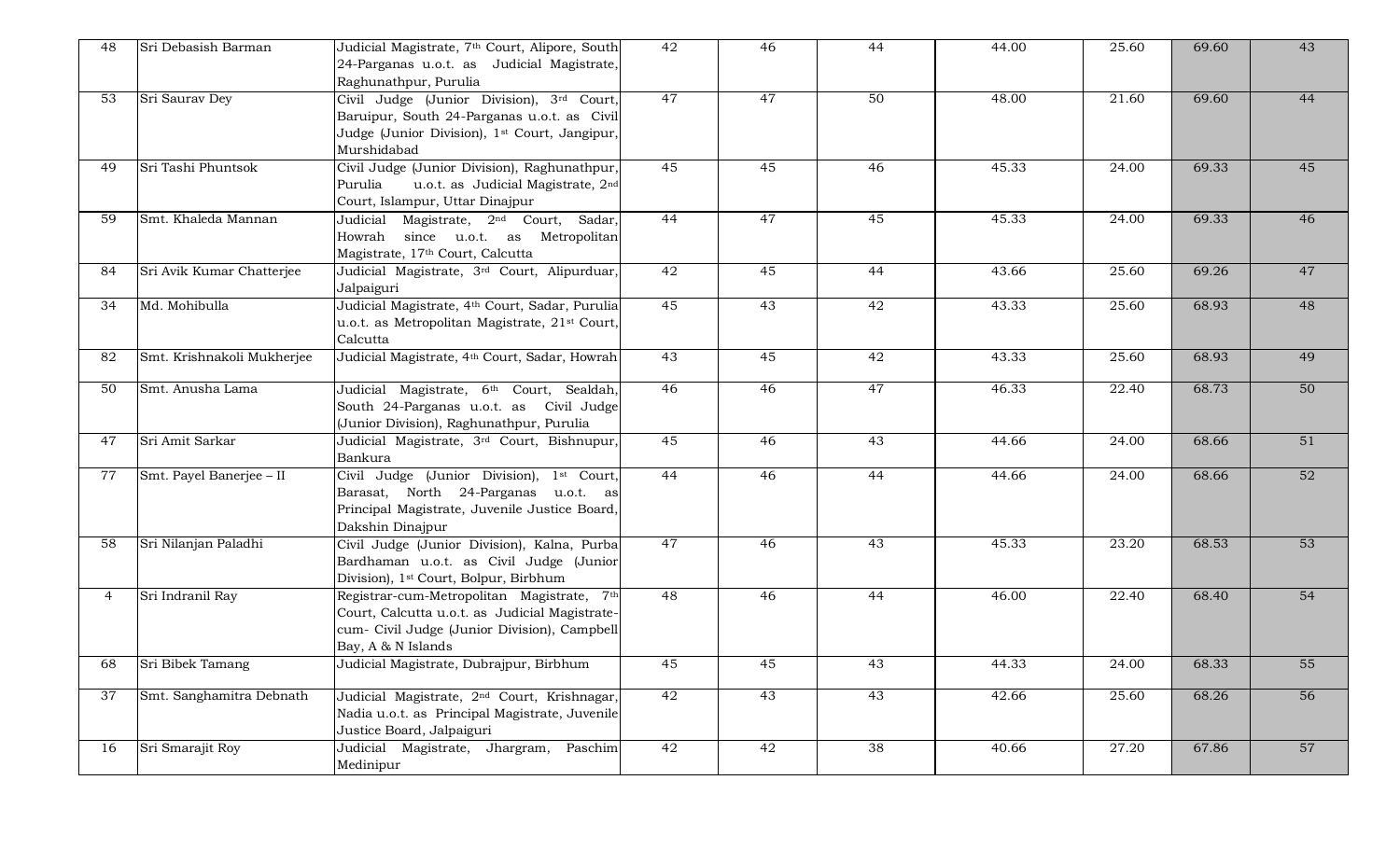| 35             | Sri Indraneel Chakraborty  | Judicial Magistrate, 5th Court,<br>Sealdah<br>Judicial<br>South 24-Parganas u.o.t. as<br>Magistrate, 2 <sup>nd</sup> Court, Raghunathpur, Purulia                   | 43              | 45              | 43              | 43.66 | 24.00              | 67.66 | 58 |
|----------------|----------------------------|---------------------------------------------------------------------------------------------------------------------------------------------------------------------|-----------------|-----------------|-----------------|-------|--------------------|-------|----|
| 20             | Smt. Neelam Sashi Kujur    | Metropolitan Magistrate, 8th Court, Calcutta                                                                                                                        | 40              | 44              | 42              | 42.00 | 25.60              | 67.60 | 59 |
| 36             | Sri Jayanta Bhattacharya   | Civil Judge (Junior Division), 1st Court,<br>Jangipur, Murshidabad u.o.t. as Civil Judge<br>(Junior Division) -cum- Judicial Magistrate,<br>Mathabhanga, Coochbehar | 50              | 47              | 45              | 47.33 | 20.00              | 67.33 | 60 |
| 60             | Sm. Keya Sarkar            | Judicial Magistrate, 2 <sup>nd</sup> Court, Islampur,<br>Uttar Dinajpur u.o.t. as Principal Magistrate,<br>Juvenile Justice Board, Nadia                            | 43              | 45              | 42              | 43.33 | 24.00              | 67.33 | 61 |
| 17             | Smt. Juin Dutta            | Judicial Magistrate, 2 <sup>nd</sup> Court, Sadar, Purulia                                                                                                          | 42              | 43              | 40              | 41.66 | 25.60              | 67.26 | 62 |
| 22             | Smt. Stotri Saha           | Judicial Magistrate, 3 <sup>rd</sup> Court, Jangipur,<br>Murshidabad                                                                                                | 46              | 44              | $\overline{42}$ | 44.00 | $\overline{23.20}$ | 67.20 | 63 |
| 80             | Smt. Smita Saha            | Civil Judge (Junior Division), 2nd Court,<br>Serampore, Hooghly u.o.t. as Metropolitan<br>Magistrate, 22 <sup>nd</sup> Court, Calcutta                              | $\overline{42}$ | $\overline{38}$ | 40              | 40.00 | 27.20              | 67.20 | 64 |
| $\overline{2}$ | Sri Indrajit Deb           | Municipal Magistrate, 3rd Court, Calcutta                                                                                                                           | 45              | 45              | $\overline{48}$ | 46.00 | 20.80              | 66.80 | 65 |
| 78             | Smt. Soroshi Goswami       | Civil Judge (Junior Division), 2nd Court,<br>Jangipur, Murshidabad                                                                                                  | 45              | 47              | 46              | 46.00 | 20.80              | 66.80 | 66 |
| 8              | Sri Jyotirmoy Bhattachriee | Metropolitan Magistrate, 3rd Court, Calcutta<br>u.o.t. as Judicial Magistrate, 2 <sup>nd</sup> Court, Suri,<br>Birbhum                                              | 45              | 40              | 43              | 42.66 | 24.00              | 66.66 | 67 |
| 10             | Md. Ruknuddin              | Metropolitan Magistrate, 5 <sup>th</sup> Court, Calcutta<br>u.o.t. as Municipal Magistrate, 2 <sup>nd</sup> Court,<br>Calcutta                                      | 43              | 42              | 43              | 42.66 | $\frac{24.00}{ }$  | 66.66 | 68 |
| 51             | Smt. Chirasree Banerjee    | Civil Judge (Junior Division), 2nd Court,<br>Barrackpore, North 24-Parganas u.o.t as<br>Metropolitan Magistrate, 19th Court, Calcutta                               | 45              | 44              | 43              | 44.00 | 22.40              | 66.40 | 69 |
| 66             | Mr. Shahid Parvej          | Judicial Magistrate, 6 <sup>th</sup> Court, Sadar, Howrah                                                                                                           | 43              | 46              | 43              | 44.00 | 22.40              | 66.40 | 70 |
| 24             | Sri Sourav Subba           | Municipal Magistrate, 4th Court, Calcutta                                                                                                                           | 48              | 49              | 46              | 47.66 | 18.40              | 66.06 | 71 |
| $7^{\circ}$    | Smt. Nita Sarkar           | Judicial Magistrate, Haldia, Purba Medinipur                                                                                                                        | 42              | 43              | 44              | 43.00 | 22.40              | 65.40 | 72 |
| 19             | Smt. Keya Mandal (Raha)    | Judicial Magistrate, 2 <sup>nd</sup> Court, Sadar, Malda                                                                                                            | 40              | 40              | 42              | 40.66 | 24.00              | 64.66 | 73 |
| 15             | Sri Sumitava Ghosh         | Judicial Magistrate, 1st Court, Suri, Birbhum                                                                                                                       | 44              | 42              | 40              | 42.00 | 22.40              | 64.40 | 74 |
| 5 <sup>1</sup> | Sri Prosenjit Bose         | Judicial Magistrate, 2 <sup>nd</sup> Court, Arambagh,<br>Hooghly                                                                                                    | 40              | 43              | 40              | 41.00 | 22.40              | 63.40 | 75 |